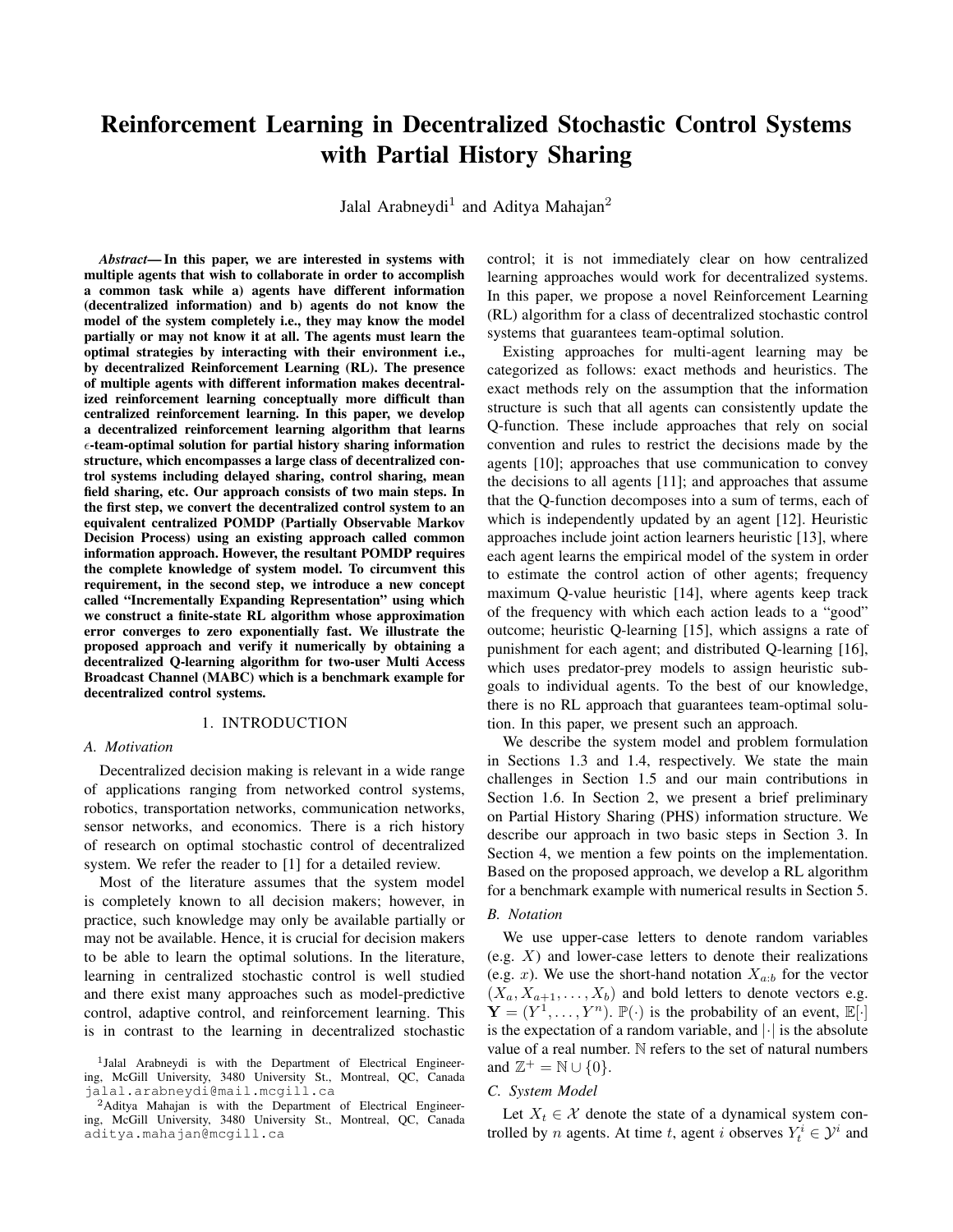chooses  $U_t^i \in \mathcal{U}^i$ . For ease of notation, we denote the joint actions and the joint observations by  $\mathbf{U}_t = (U_t^1, \dots, U_t^n) \in$ U and  $Y_t = (Y_t^1, \dots, Y_t^n) \in \mathcal{Y}$ , respectively. The dynamics of the system are given by

 $X_{t+1} = f(X_t, \mathbf{U}_t, W_t^s)$  $(1)$ and the observations are given by

$$
\mathbf{Y}_t = h(X_t, \mathbf{U}_{t-1}, W_t^o),\tag{2}
$$

where  $\{W_t^s\}_{t=1}^{\infty}$  is an i.i.d. process with probability distribution function  $P_{W^s}$ ,  $\{W_t^o\}_{t=1}^\infty$  is an i.i.d. process with probability distribution function  $P_{W}$ <sup>o</sup>, and  $X_1$  is the initial state with probability distribution function  $P_X$ . The primitive random variables  $\{X_1, \{W_t^s\}_{t=1}^{\infty}, \{W_t^o\}_{t=1}^{\infty}\}\$  are mutually independent and defined on a common probability space.

For ease of exposition, we assume all system variables are finite valued. Let  $I_t^i \subseteq {\mathbf{Y}_{1:t}, \mathbf{U}_{1:t-1}}$  be information available at agent i at time t. The collection  $\left(\left\{I_t^i\right\}_{t=1}^{\infty}, i =$  $1, \ldots, n$ ) is called the *information structure*. In this paper, we restrict attention to an information structure called *partial history sharing* [2], which will be defined later.

At time  $t$ , agent  $i$  chooses action  $U_t^i$  according to *control law*  $g_t^i$  as follows

$$
U_t^i = g_t^i(I_t^i). \tag{3}
$$

We denote  $g^i = (g_1^i, g_2^i, \ldots)$  as *strategy* of agent i and  $g = (g^1, \dots, g^n)$  as joint strategy of all the agents. The performance of strategy g is measured by the following infinite-horizon discounted cost

$$
J(\boldsymbol{g}) = \mathbb{E}^{\boldsymbol{g}} \left[ \sum_{t=1}^{\infty} \beta^{t-1} \ell(X_t, \mathbf{U}_t) \right], \tag{4}
$$

where  $\beta \in (0, 1)$  is the discount factor,  $\ell$  is the perstep cost function, and the expectation is with respect to a joint probability distribution on  $(X_{1:\infty}, \mathbf{U}_{1:\infty})$  induced by the joint probability distribution on the primitive random variables and the choice of strategy  $q$ .

A strategy  $g^*$  is optimal if for any other strategy  $g$ ,  $J(g^*) \leq J(g)$ . For  $\epsilon > 0$ , strategy  $g^*$  is  $\epsilon$ -optimal, if for any other strategy g,  $J(g^*) \leq J(g) + \epsilon$ .

# *D. Problem Formulation*

We will consider three different setups that differ in the assumptions about the knowledge of the model. For all the setups, we will assume that the action and the observation spaces as well as the information structure, the discount factor  $\beta$ , and an upper-bound on the per-step cost are common knowledge between all agents. The setups differ in the assumptions about state space  $X$ , system dynamics and observations  $(f, h)$ , probability distributions  $(P_X, P_{W^s}, P_{W^o})$ , and cost structure  $\ell$ . These include two setups, 1) completeknowledge of the model, and 2) incomplete-knowledge of the model which includes two sub-cases: 2a) partial-knowledge of the model and 2b) no-knowledge of the model.

In general, the complete-knowledge of the model is required to find an optimal strategy  $g^*$ . However, in practice, there are many applications where such information is not completely available or is not available at all. In such applications, the agents must learn the optimal strategy by interacting with their environment. This is known as reinforcement learning (RL). If the agents have partial knowledge of the model, the setup is called *model-based* RL. If the agents have no knowledge of the model, setup is called *model-free* RL.

Define  $L := \max_{x, \mathbf{u}} |\ell(x, \mathbf{u})|$ . We are interested in the following problem.

Problem 1 *Given the information structure, action spaces*  $\{\mathcal{U}^i\}_{i=1}^n$ , observation spaces  $\{\mathcal{Y}^i\}_{i=1}^n$ , discount factor  $\beta$ , the *upper-bound* L on per-step cost, and any  $\epsilon > 0$ , develop *a (model-based or model-free) reinforcement learning algorithm using which the agents learn an*  $\epsilon$ *-optimal strategy*  $g^*$ .

# *E. Main Difficulties*

Given the complete knowledge of system model, finding team-optimal solution in decentralized control systems is conceptually challenging due to the decentralized nature of information available to the agents. The agents need to cooperate with each other to fulfill a common objective while they have different perspectives about themselves, other agents, and the environment. This discrepancy in perspectives makes establishing cooperation among agents difficult; we refer reader to [21] for details. Thus, finding team-optimal solution is even more challenging when agents have only partial knowledge or no knowledge of system model. Hence, it is difficult to *consistently* learn strategies in such settings.

#### *F. Contributions*

Below, we mention our main contributions in this paper.

1) We propose a novel approach to perform reinforcement learning in a large class of decentralized stochastic control systems with partial history sharing (PHS) information structure that guarantees  $\epsilon$ -team-optimal solution. In particular, our approach combines the *common information approach* of [2] with any RL algorithm of Partially Observable Markov Decision Processes (POMDP). The approach works in two steps. In the first step, the common information approach is used to convert the decentralized control problem to an equivalent centralized POMDP and in the second step, a RL algorithm is used to provide a learning scheme to identify an  $\epsilon$ -optimal strategy in the resultant POMDP. Note that any RL algorithm of POMDPs may be used in the second step; however, we develop a new methodology for the second step as explained below.

2) We propose a novel methodology to perform reinforcement learning in *centralized* POMDPs as an intermediate step of the two-step approach described above. (This methodology by itself may be of interest due to the fact that developing RL algorithm in POMDPs is difficult). The methodology consists of three parts: 1) converting the POMDP to a countable-state MDP  $\Delta$  by defining a new concept that we call Incrementally Expanding Representation (IER), 2) approximating  $\Delta$  with a sequence of finite-state MDPs  $\{\Delta_N\}_{N=1}^{\infty}$ , and 3) using a RL algorithm to learn an optimal strategy of MDP  $\Delta_N$ . We show that the performance of the RL strategy converges to the optimal performance exponentially as  $N \to \infty$ . We use this methodology in the second step of the two-step approach.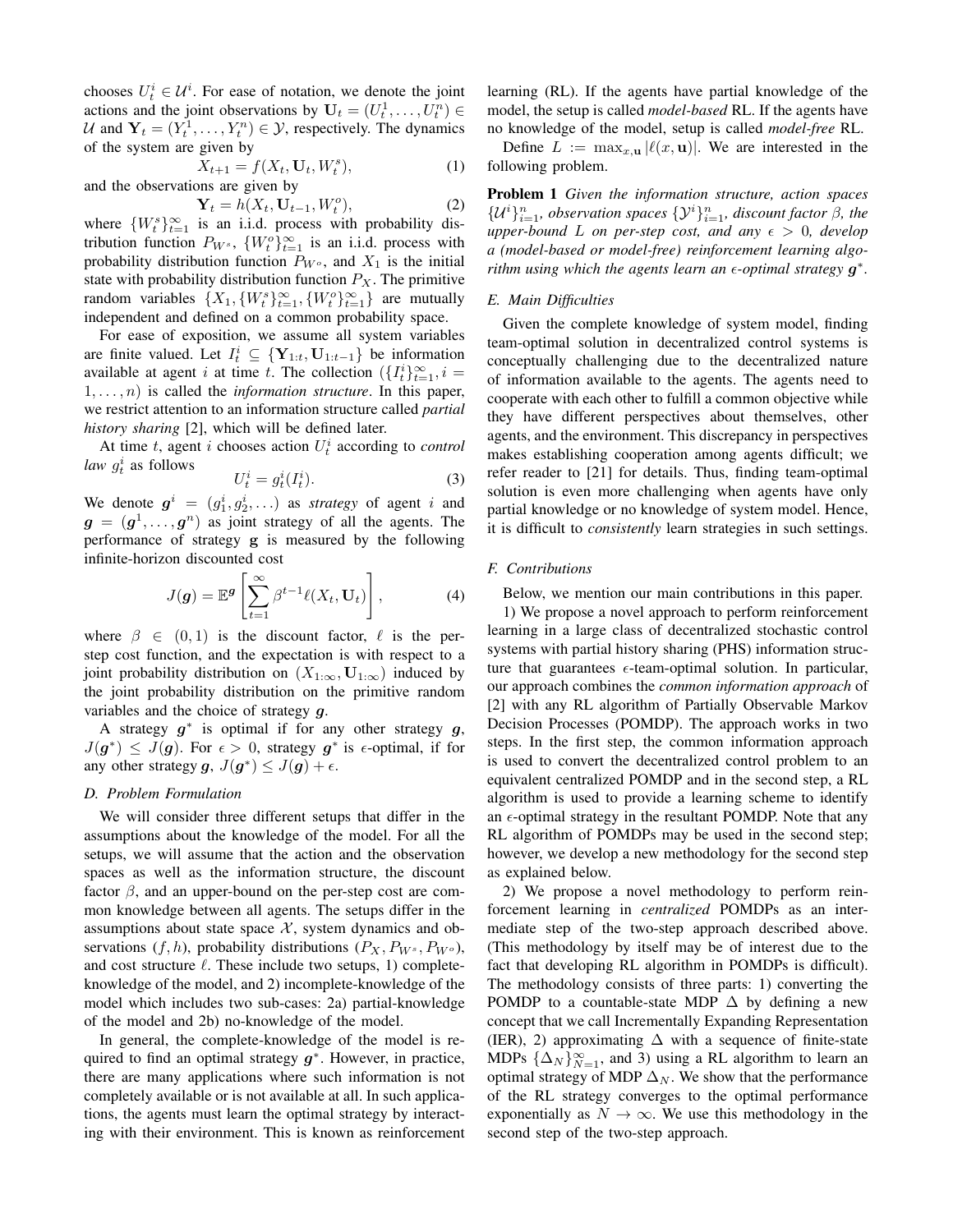3) Using the proposed two-step approach, we develop a RL algorithm for two-user Multi Access Broadcast Channel (MABC) which is used as a benchmark for decentralized control systems. Numerical simulations validate that the RL algorithm converges to an optimal strategy.

## 2. PRELIMINARIES ON PARTIAL HISTORY SHARING

Herein, we present a simplified version of partial history sharing information structure, originally presented in [2].

# Definition 1 ([2], Partial History Sharing (PHS))

*Consider a decentralized control system with* n *agents. Let*  $I_t^i$  denote the information available to agent i at time t. Assume  $I_t^i \subseteq I_{t+1}^i$ . Then, split the information at each agent into two parts: common information  $C_t = \bigcap_{i=1}^N I_t^i$  i.e. the *information shared between all agents and local information*  $M_t^i = I_t^i \backslash C_t$  that is the local information of agent *i*. Define  $Z_t := C_{t+1} \backslash C_t$  *as common observation, then*  $C_{t+1} = Z_{1:t}$ . *An information structure is called partial history sharing when the following conditions are satisfied:*

*a) The update of local information*

$$
M_{t+1}^i \subseteq \{M_t^i, U_t^i, Y_{t+1}^i\} \backslash Z_t, \quad i \in \{1, \ldots, n\}.
$$

b) For every agent *i*, the size of the local information  $M_t^i$ and the size of the common observation  $Z_t$  are uni*formly bounded in time* t*.*

These conditions are fairly mild and are satisfied by a large class of models. Examples include delayed sharing [17], periodic sharing [18], mean-field sharing [19], etc. Even for models that do not satisfy the above conditions directly, it is often possible to identify sufficient statistics that satisfy the above conditions, e.g., control sharing [20].

Remark 1 *Note that the conditions (a) and (b) are valid even if there is no common information between agents i.e.,*  $C_t = \emptyset$ . Hence, the decentralized control systems with pure *decentralized information (i.e. no information commonly shared) falls into PHS information structure.*

#### 3. APPROACH

In this part, we derive a RL algorithm for systems with PHS information structure. Our approach consists of two steps. In the first step, we consider the setup of the completeknowledge of the model and use the *common information approach* of [2] to convert the decentralized control problem to an equivalent centralized POMDP. In the second step, we consider the setup of incomplete-knowledge of the model and develop a finite-state RL algorithm based on the POMDP obtained in the first step.

#### *A. Step 1: An Equivalent Centralized POMDP*

In this section, we present common information approach of [2] and its main results for the setup of completeknowledge of the model described in Section 1.3.

Let  $\mathcal{M}^i$  and  $\mathcal Z$  denote the spaces of realizations of local information of agent  $i$  and common observation, respectively. Consider a virtual *coordinator* that observes the common information  $C_t$  shared between all agents and chooses  $(\Gamma_t^1, \ldots, \Gamma_t^n)$ , where  $\Gamma_t^i : \mathcal{M}^i \mapsto \mathcal{U}^i$  is the mapping from the local information of agent  $i$  to action of agent  $i$  at time  $t$ , according to

$$
\Gamma_t^i = \psi_t^i(C_t), \quad i \in \{1, \dots, n\}.
$$

We call  $\psi_t := \{\psi_t^1, \dots, \psi_t^n\}$  the *coordination law* and  $\Gamma_t = (\Gamma_t^1, \dots, \Gamma_t^n)$  the *prescription*. The agents use this prescription to choose their actions as follows:

$$
U_t^i = \Gamma_t^i(M_t^i), \quad i \in \{1, \dots, n\}.
$$
 (6)

We denote the space of mappings  $\Gamma_t^i$  by  $\mathcal{G}^i$  and the space of prescriptions  $\Gamma_t$  by  $\mathcal{G} = \prod_{i=1}^n \mathcal{G}^i$ . In the sequel, for ease of notation, we will use the following compact form for the coordinator's law,

$$
\Gamma_t = \psi_t(C_t). \tag{7}
$$

We call  $\psi = {\psi_1, \psi_2, \ldots}$  as the *coordination strategy*. In the *coordinated system*, dynamics and cost function are as same as those in the original problem in Section 1.3. In particular, the infintie-horizon discounted cost in the coordinated system is as follows:

$$
J(\boldsymbol{\psi}) = \mathbb{E}^{\boldsymbol{\psi}} \left[ \sum_{t=1}^{\infty} \beta^{t-1} \ell(\mathbf{X}_t, \boldsymbol{\Gamma}_t^1(M_t^1), \dots, \boldsymbol{\Gamma}_t^n(M_t^n)) \right].
$$
 (8)

Lemma 1 ([2], Proposition 3) *The original system described in Section 1.3 with PHS information structure is equivalent to the coordinated system.*

We denote  $M_t = (M_t^1, \dots, M_t^n)$  as the joint local information. According to [2],  $\Pi_t = \mathbb{P}(X_t, \mathbf{M}_t | Z_{1:t-1}, \mathbf{\Gamma}_{1:t-1})$  is an information state for the coordinated system. It is shown in [2] that:

1) There exists a function  $\phi$  such that

$$
\Pi_{t+1} = \phi(\Pi_t, \Gamma_t, Z_t).
$$
\n(9)

2) The observation  $Z_t$  only depends on  $(\Pi_t, \Gamma_t)$  i.e.

$$
\mathbb{P}(Z_t|\Pi_{1:t}, \Gamma_{1:t}) = \mathbb{P}(Z_t|\Pi_t, \Gamma_t).
$$
 (10)

3) There exists a function  $\hat{\ell}$  such that

$$
\hat{\ell}(\pi_t, \gamma_t) = \mathbb{E}[\ell(X_t, \mathbf{U}_t | Z_{1:t-1} = z_{1:t-1}, \mathbf{\Gamma}_{1:t} = \gamma_{1:t})]. \tag{11}
$$

Assume that the initial state  $\pi_1$  is fixed. Let R denote the reachable set of above centralized POMDP that contains all the realizations of  $\pi_t$  generated by  $\pi_{t+1} = \phi(\pi_t, \gamma, z), \forall \gamma \in$  $\mathcal{G}, \forall z \in \mathcal{Z}, \forall t \in \mathbb{N}, \text{ with initial information state } \pi_1.$ Note that since all the variables are finite valued, then  $G$ (set of all prescriptions  $\gamma$ ) and  $\mathcal Z$  (set of all observations of the coordinator) are finite sets. Hence,  $R$  is at most a countable set.

**Theorem 1** ([2], **Theorem 5**) Let  $\psi^*(\pi)$  be any argmin of *the right-hand side of following dynamic program. For*  $\pi \in \mathcal{R}$ *,* 

$$
V(\pi) = \min_{\boldsymbol{\gamma}} (\hat{\ell}(\pi, \boldsymbol{\gamma}) + \beta \mathbb{E}[V(\phi(\pi, \boldsymbol{\gamma}, Z_t)) | \Pi_t = \pi, \Gamma_t = \boldsymbol{\gamma}]),
$$

where  $\boldsymbol{\gamma} = (\gamma^1, \dots, \gamma^n)$  and the minimization is over all functions  $\gamma^i \in \mathcal{G}^i, i \in \{1,\ldots,n\}$ . Then, the joint stationary *strategy*  $g^* = (g^{1,*}, \ldots, g^{n,*})$  *is optimal such that* 

$$
g^{i,*}(\pi,m^i):=\boldsymbol{\psi}^{i,*}(\pi)(m^i),\quad \pi\in\mathcal{R}, m^i\in\mathcal{M}^i, \forall i.
$$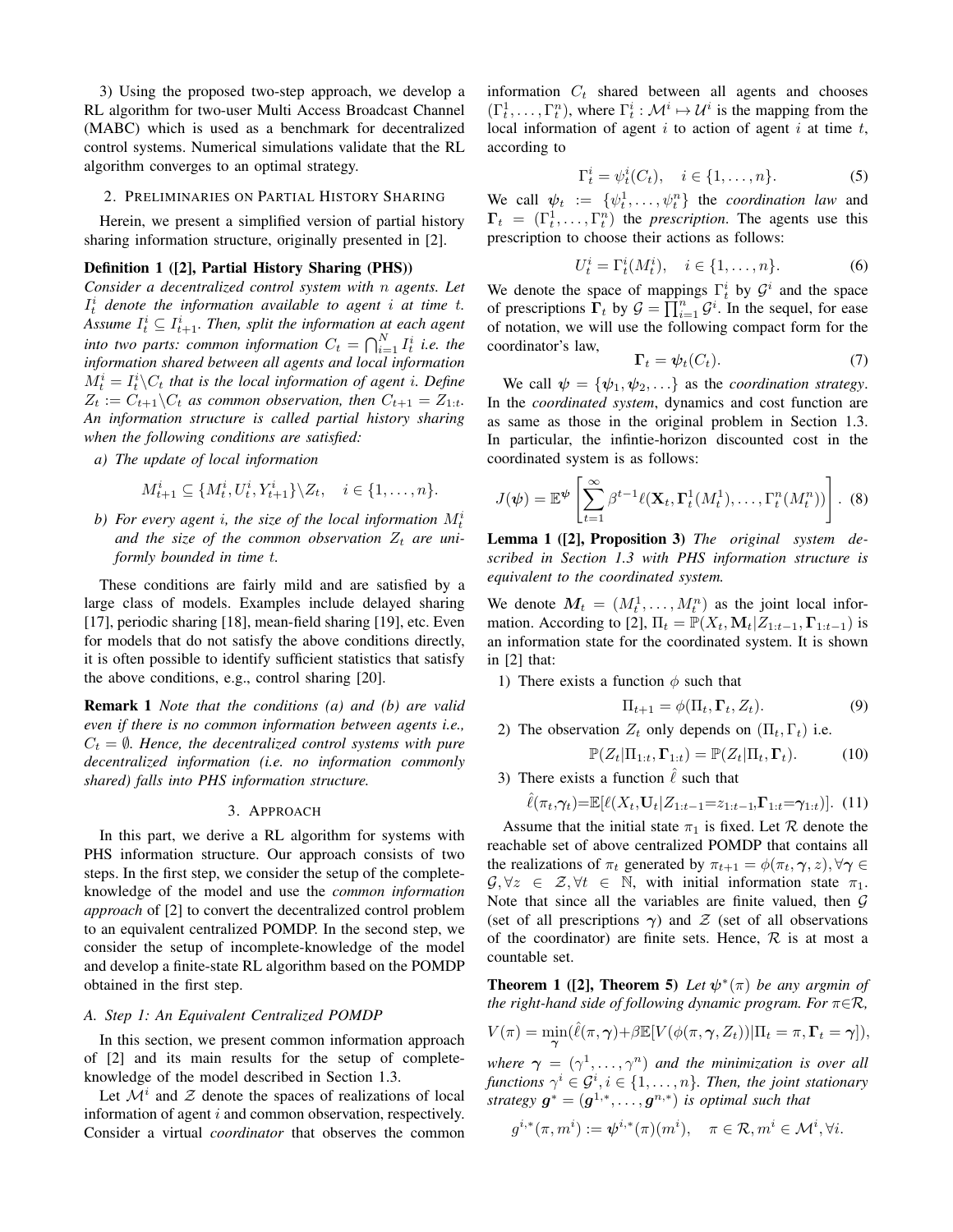In the next step, we develop a finite-state RL algorithm based on the obtained POMDP for the setup of incompleteknowledge of the model.

## *B. Step 2: Finite-State RL Algorithm For POMDP*

In the previous step, we identified a centralized POMDP that is equivalent to the decentralized control system with PHS information structure. However, the obtained POMDP requires the complete knowledge of the model. To circumvent this requirement, we introduce a new concept that we call *Incrementally Expanding Representation* (IER). The main feature of IER is to remove the dependency of the POMDP from the complete knowledge of the model. Based on a proper IER, in this step, we develop a finite-state RL algorithm. This step consists of three parts. In part (1), we convert the POMDP to a countable-state MDP  $\Delta$  without loss of optimality. In part (2), we construct a sequence of finite-state MDPs  $\{\Delta_N\}_{N=1}^{\infty}$  of MDP  $\Delta$ . In part (3), we use a generic RL algorithm to learn an optimal strategy of  $\Delta_N$ .

#### Definition 2 (Incrementally Expanding Representation)

Let  $\{S_k\}_{k=1}^{\infty}$  be a sequence of finite sets such that  $S_1 \subsetneq S_2 \subsetneq \ldots \subsetneq S_k \subsetneq \ldots$ , and  $S_1$  is a singleton, say  $S_1 = \{s^*\}$ . Let  $S = \lim_{k \to \infty} S_k$  be the countable union of *above finite sets,*  $B : S \to R$  *be a surjective function that maps* S *to the reachable set* R, and  $\tilde{f}$  :  $S \times G \times Z \rightarrow S$ . The *tuple*  $\langle {\{S_k\}}_{k=1}^{\infty}, B, \tilde{f} \rangle$  *is called an* Incrementally Expanding Representation *(IER), if it satisfies the following properties:*

*(P1) Incremental Expansion: For any*  $\gamma \in \mathcal{G}, z \in \mathcal{Z}$ *, and*  $s \in \mathcal{S}_k$ *, we have that* 

$$
\tilde{f}(s,\gamma,z) \in \mathcal{S}_{k+1}.\tag{12}
$$

*(P2) Consistency: For any*  $(\gamma_{1:t-1}, z_{1:t-1})$ *, let*  $\pi_t$  *and*  $s_t$ *be the states obtained by recursive application of* (9) *and*  $(12)$  *starting from*  $\pi_1$  *and* "s<sup>\*</sup>, *respectively. Then,* 

$$
\pi_t = B(s_t). \tag{13}
$$

In general, every decentralized control system with PHS information structure has at least one IER. In the following example, we present a generic IER that is valid for every system with PHS information structure.

*Example 1:* Let  $S_1 = \{\emptyset\}$ ,  $S_2 = \{\emptyset\} \cup \{\mathcal{G} \times \mathcal{Z}\}$ , and  $S_{k+1} = S_k \cup \{G \times \mathcal{Z}\}^k, k \in \mathbb{N}$ . Let  $S = \lim_{k \to \infty} S_k$  and  $B : \mathcal{S} \to \mathcal{R}$  such that

 $B(\emptyset) = \pi_1, B(s_{k+1}) = \phi(\phi(..., \gamma_{k-1}, z_{k-1}), \gamma_k, z_k) = \pi_{k+1},$ where  $s_{k+1} = ((\gamma_1, z_1), \ldots, (\gamma_k, z_k)) \in S_{k+1}$ . Define  $\hat{f}$  as follows:

$$
\tilde{f}(s,\boldsymbol{\gamma},z)=s\circ\boldsymbol{\gamma}\circ z,
$$

where o denotes concatenation. By construction, tuple  $\langle {\{\mathcal{S}_k\}}_{k=1}^{\infty}, B, \tilde{f} \rangle$  satisfies (P1) and (P2), and hence is an IER. *1) Countable-state MDP* ∆*:* Let the tuple  $\langle {\{S_k\}}_{k=1}^{\infty}, B, \tilde{f} \rangle$  be an IER of the POMDP obtained in the first step. Then, define MDP  $\Delta$  with countable state space S, finite action space  $\mathcal{G}$ , and dynamics  $\hat{f}$  such that:

**(F1)** The initial state is singleton  $s^*$ . The state  $S_t \in S_k$ ,  $k \leq t$ , evolves as follows: for  $\Gamma_t \in \mathcal{G}, Z_t \in \mathcal{Z}$ ,

$$
S_{t+1} = \tilde{f}(S_t, \Gamma_t, Z_t), \quad S_{t+1} \in \mathcal{S}_{k+1} \tag{14}
$$

where observation  $Z_t$  only depends on  $(S_t, \Gamma_t)$  (that is a consequence of (10) and consistency property in (13)). At time t, there is a cost depending on the current state  $S_t \in \mathcal{S}$ and action  $\Gamma_t \in \mathcal{G}$  given by

$$
\tilde{\ell}(S_t, \Gamma_t) := \hat{\ell}(B(S_t), \Gamma_t) = \hat{\ell}(\Pi_t, \Gamma_t). \tag{15}
$$

(F2) State space S, action space  $\mathcal{G}$ , and dynamics f do not depend on the unknowns.

The performance of a stationary strategy  $\tilde{\psi}: \mathcal{S} \mapsto \mathcal{G}$  is quantified by

$$
\tilde{J}(\tilde{\psi}) = \mathbb{E}^{\tilde{\psi}} \left[ \sum_{t=1}^{\infty} \beta^{t-1} \tilde{\ell}(S_t, \Gamma_t) \right].
$$
 (16)

There may exist more than one IER that satisfy above features. For instance, the IER of Example 1 always satisfies (F1) and (F2) (that is model-free). This IER can also be used in the model-based cases; however, in the model-based cases, due to having partial knowledge of the model, one may be able to find a simpler IER. See Section 5 for an example.

**Lemma 2** Let  $\tilde{\psi}^*$  be an optimal strategy for MDP  $\Delta$ . Con*struct a strategy*  $\psi^*$  *for the coordinated system as follows:* 

$$
\tilde{\psi^*}(s) = : \psi^*(B(s)), \quad \forall s \in \mathcal{S}.
$$
 (17)

Then,  $\tilde{J}(\tilde{\psi^*}) = J(\psi^*)$  and  $\psi^*$  is an optimal strategy for the *coordinated system, and therefore can be used to generate an optimal strategy for the decentralized control system.*

Proof is omitted due to lack of space.

*2) Finite-state incrementally expanding MDP*  $\Delta_N$  *:* In this part, we construct a series of finite-state MDPs  ${\{\Delta_N\}}_{N=1}^{\infty}$ , that approximate the countable-state MDP  $\Delta$ as follows. Let  $\Delta_N$  be a finite-state MDP with state space  $S_N$  and action space G. The transition probability of  $\Delta_N$ is constructed as follows. Pick any arbitrary set  $D^* \in S_N$ . Remap every transition in  $\Delta$  that takes the state  $s \in S_N$ to  $s' \in S_{N+1} \backslash S_N$  to a transition from  $s \in S_N$  to any (not necessarily unique) state in  $D^*$ . In addition, the per-step cost function of  $\Delta_N$  is simply a restriction of  $\ell$  to  $S_N \times \mathcal{G}$ .

We assume that there exists an action or a sequence of actions that if taken, the system transmits to a known state  $d^*$  in  $D^*$ . For example, suppose there is a reset action in the system. After executing the reset action, the state of the system is reset and transmitted to a known state  $d^* \in D^*$ . Let  $\tau_N \in \mathbb{N}$  be the longest amount of time during which  $S_t$ ,  $t \leq \tau_N$ , stays in  $\mathcal{S}_N$  under dynamics f, optimal strategy  $\psi^*$ , and any arbitrary sample path of  $z_{1:\tau_{N}-1}$ , i.e.,

$$
S_t = \tilde{f}(S_{t-1}, \tilde{\psi}^*(S_{t-1}), Z_{t-1}) \in \mathcal{S}_N, \quad \forall t \le \tau_N. \tag{18}
$$

Let  $\tilde{\psi_N^*}$  and  $\tilde{J}_N(\tilde{\psi_N^*})$  be an optimal stationary strategy of  $\Delta_N$  and the optimal cost (performance) of  $\Delta_N$ , respectively.

Theorem 2 *The difference in performance between* ∆ *and*  $\Delta_N$  *is bounded as follows:* 

$$
|\tilde{J}(\tilde{\psi}^*) - \tilde{J}_N(\tilde{\psi}_N^*)| \le \frac{2\beta^{\tau_N}}{1 - \beta}L. \tag{19}
$$

Proof is omitted due to lack of space.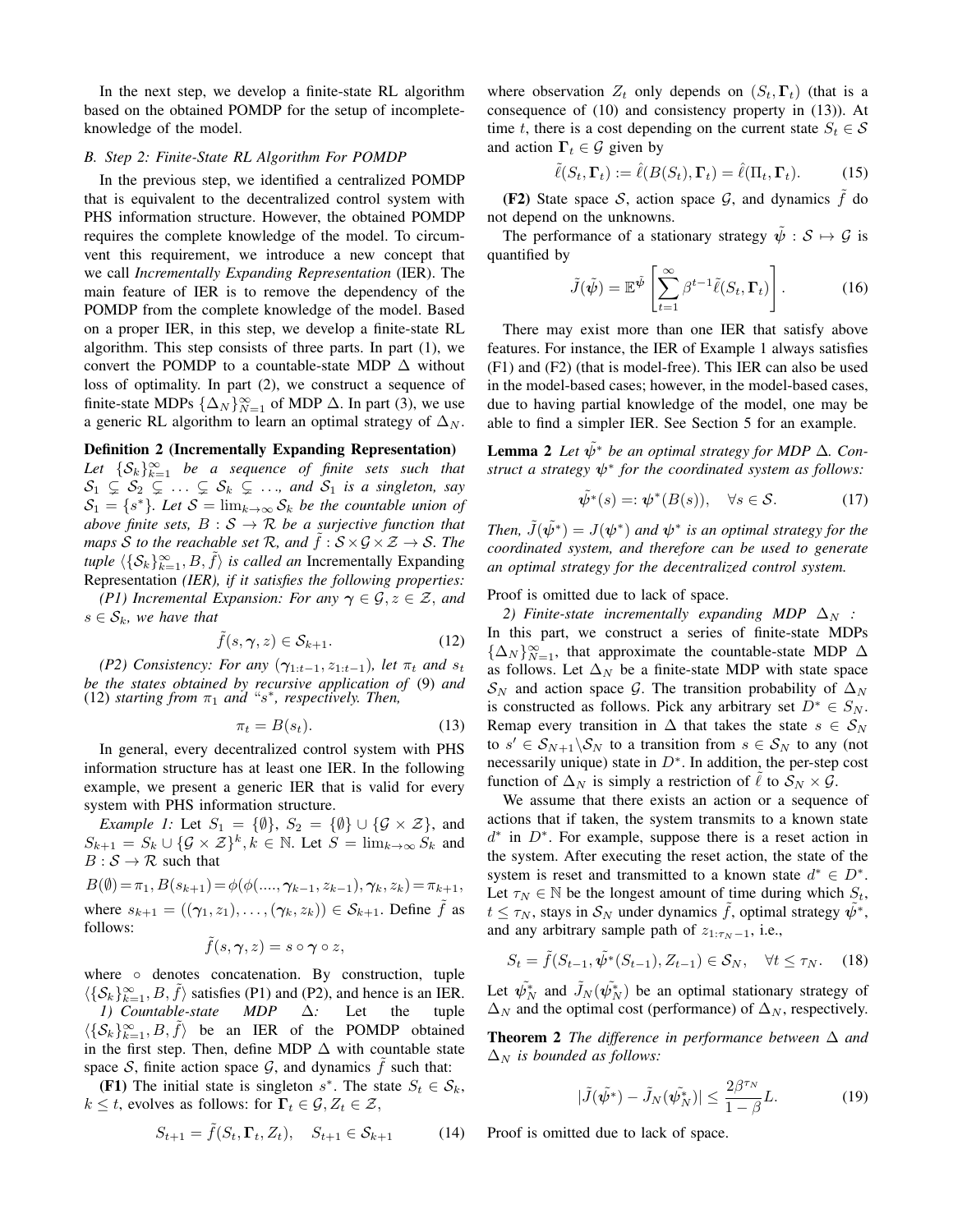The upper-bound provided in Theorem 2 requires knowledge on  $(\tilde{f}, \tilde{\psi^*}, \mathcal{Z})$ . However, according to (14),  $\tau_N$  is always equal or greater than N i.e.  $N \leq \tau_N$ . Hence, one can obtain a more conservative error-bound (larger upper-bound) than the error-bound (upper-bound) in Theorem 2 that does not require any knowledge on  $(\tilde{f}, \tilde{\psi}^*, \mathcal{Z})$  as follows.

Corollary 1 *The difference in performance between* ∆ *and*  $\Delta_N$  *is bounded as follows:* 

$$
|\tilde{J}(\tilde{\psi}^*) - \tilde{J}_N(\tilde{\psi}_N^*)| \le \frac{2\beta^N}{1 - \beta}L. \tag{20}
$$

*3) Finite-state RL algorithm:* Let  $T$  be a generic (modelbased or model-free) RL algorithm designed for finite-state MDPs with infinite horizon discounted cost. By a generic RL algorithm, we mean any algorithm which fits to the following framework. At each iteration  $k \in \mathbb{N}$ , T knows the state of system, selects one action, and observes an instantaneous cost and the next state. The strategy learned (generated) by  $\mathcal T$  converges to an optimal strategy as  $k \to \infty$ .

Let  $\mathcal T$  operate on MDP  $\Delta_N$  such that, at iteration k, it knows the state of the system  $s_k \in S_N$ , selects one action  $\gamma_k \in \mathcal{G}$ , and observes an instantaneous cost  $\ell_k$  (which is a realization of the incurred cost  $\ell(X_k, \mathbf{U}_k)$  at the original decentralized system). According to (11) and (15), we have

$$
\mathbb{E}[\ell(X_k, \mathbf{U}_k)|S_{1:k}, \mathbf{\Gamma}_{1:k}] = \tilde{\ell}(S_k, \mathbf{\Gamma}_k), \quad S_k \in \mathcal{S}_N. \tag{21}
$$

Hence, the instantaneous cost  $\ell_k$  may be interpreted as a realization of the per-step cost of  $\Delta_N$ . Given dynamics f,  $\mathcal T$  observes  $z_k \in \mathcal Z$  and computes the next state  $s_{k+1} =$  $f(s_k, \gamma_k, z_k)$ . If  $s_{k+1} \in S_{N+1}\backslash S_N$ , then an action (or a sequence of actions) that transmits the state of system to a known state in  $S_N$  i.e.  $s_{k+1} = d^* \in D^*$  will be taken; otherwise, the system will continue from  $s_{k+1} \in S_N$ .

Let  $\tilde{\psi}_N^k : \mathcal{S}_N \to \mathcal{G}$  be the learned strategy associated with RL algorithm  $\mathcal T$  operating on MDP  $\Delta_N$  at iteration k. Then,  $\mathcal T$  updates its strategy  $\tilde{\psi}_N^{\bar{k}+1}$  based on the observed cost  $\ell_k$ and the transmitted next state  $s_{k+1}$  by executing action  $\gamma_k$ at state  $s_k$ . We assume  $\mathcal T$  converges to an optimal strategy  $\tilde{\psi_N^*}$  as  $k \to \infty$  such that

$$
\lim_{k \to \infty} |\tilde{J}_N(\tilde{\psi}_N^k) - \tilde{J}_N(\tilde{\psi}_N^*)| = 0.
$$
 (22)

Now, we need to convert (translate) the strategies in  $\Delta_N$ to strategies in the original decentralized control problem described in Section 1.3, where the actual learning happens. Hence, we define a strategy  $g_N^k := (g_N^{k,i}, \ldots, g_N^{k,n})$ , at iteration  $k$ , as follows:

$$
g_N^{k,i}(s,m^i) := \tilde{\psi}_N^{k,i}(s)(m^i), \forall s \in \mathcal{S}_N, \forall m^i \in \mathcal{M}^i, \forall i,
$$
 (23)

where  $\tilde{\psi}_{N}^{k,i}$  denotes the *i*th term of  $\tilde{\psi}_{N}^{k}$ .

Theorem 3 *Let* J ⇤ *be the optimal performance of the original decentralized control system given in* (4)*. Then, the approximation error associated with using the learned strategy is bounded as follows:*

$$
\lim_{k \to \infty} |J^* - J(\mathbf{g}_N^k)| = |\tilde{J}(\tilde{\psi^*}) - \tilde{J}_N(\tilde{\psi_N^*})| \le \epsilon_N, \quad (24)
$$

*where*  $\epsilon_N = \frac{2\beta^{\tau_N}}{1-\beta}$  $\frac{2\beta^{\tau_N}}{1-\beta}L \leq \frac{2\beta^N}{1-\beta}$  $\frac{2\beta}{1-\beta}L$ . Note that the error goes to *zero exponentially in* N*.*

The proof follows from Theorem (1), Lemma 2, Theorem 2, and Corollary 1.

Remark 2 *In general, a finite-state RL algorithm similar to Algorithm 1 can be derived for centralized POMDPs since we do not impose any restriction on the POMDP in step 2. The only required assumption is the existence of an action (or a sequence of actions) that prevents the system to transmit to information states that are generated after a sufficiently long time. The existence of such a reset strategy ("reset button") or an approximate reset strategy ("homing strategy") is a standard assumption in the literature. See [22], [23] and references therein.*

#### 4. DECENTRALIZED IMPLEMENTATION

All agents are provided with state space  $S_N$ , action space  $G$ , and dynamics  $f$  as described in Section 3.2.1. Note that to obtain above knowledge, every agent must only know the information structure of system, action spaces  $\{\mathcal{U}^i\}_{i=1}^n$ , observation spaces  $\{\mathcal{Y}^i\}_{i=1}^n$ , discount factor  $\beta$ , upper-bound L on per-step cost, and  $\epsilon > 0$ . In addition, agents may have partial knowledge of the model of system or may not.

Agents observe the instantaneous cost of the system. They have access to a common shared random number generator for the purpose of exploring the system consistently. Given state space  $S_N$ , action space  $\mathcal G$ , and dynamics f, Algorithm 1 can be executed in a distributed manner because every agent can independently run Algorithm 1; agreeing upon a deterministic rule to break ties while using argmin ensures that all agents compute the same optimal strategy. Note that no more information needs to be shared; hence, *no communication* is required. According to Remark 1, Algorithm 1 also works for the pure decentralized control systems, when there is no information commonly shared between agents.

# Algorithm 1 Finite-State RL Algorithm

- 1: Given  $\epsilon > 0$ , choose a sufficiently large  $N \in \mathbb{N}$  such that  $\frac{2\beta^N}{1-\beta}L \leq \epsilon$ . Then, construct state space  $S_N$ , action space  $\mathcal{G},$ and dynamics  $\tilde{f}$ . Initialize  $s_1 = s^*$ .
- 2: At iteration  $k \in \mathbb{N}$ , RL algorithm  $\mathcal{T}$  picks  $\gamma_k = (\gamma_k^1, \dots, \gamma_k^n) \in$ G at state  $s_k \in S_N$ . Then, agent  $i \in \{1, \ldots, n\}$  takes action  $u_k^i$ according to the chosen prescription  $\gamma_k^i$  and local information  $m_k^i \in \overline{\mathcal{M}}^i$  as follows:

$$
u_k^i = \gamma_k^i(m_k^i), \quad \forall i.
$$

3: Based on the taken actions, the system incurs a cost  $\ell_k$ , evolves, and generates new information i.e.  $(\lbrace m_{k+1}^i \rbrace_{i=1}^n, z_k)$ . Every agent  $i$  observes  $z_k$  because it is common observation. Based on  $z<sub>k</sub>$ , all agents consistently compute the next state

$$
s_{k+1} = \tilde{f}(s_k, \gamma_k, z_k).
$$

If  $s_{k+1} \notin S_N$ , then agents take an action (or a sequence of actions) that transmits the state of system to a state  $s_{k+1} =$  $d^* \in S_N$ ; otherwise, the system proceeds from  $s_{k+1} \in S_N$ . Note that during the reset process, the algorithm is paused till the system lands in a state in  $S_N$ .<br>4:  $\mathcal T$  updates its strategy from  $\tilde{\psi}_N^k$  to  $\tilde{\psi}_N^{k+1}$  based on performing

- action  $\gamma_k$  at state  $s_k$  and transmission to next state  $s_{k+1}$  with instantaneous cost  $\ell_k$ .
- 5:  $k \leftarrow k + 1$ , and go to step 2 until termination.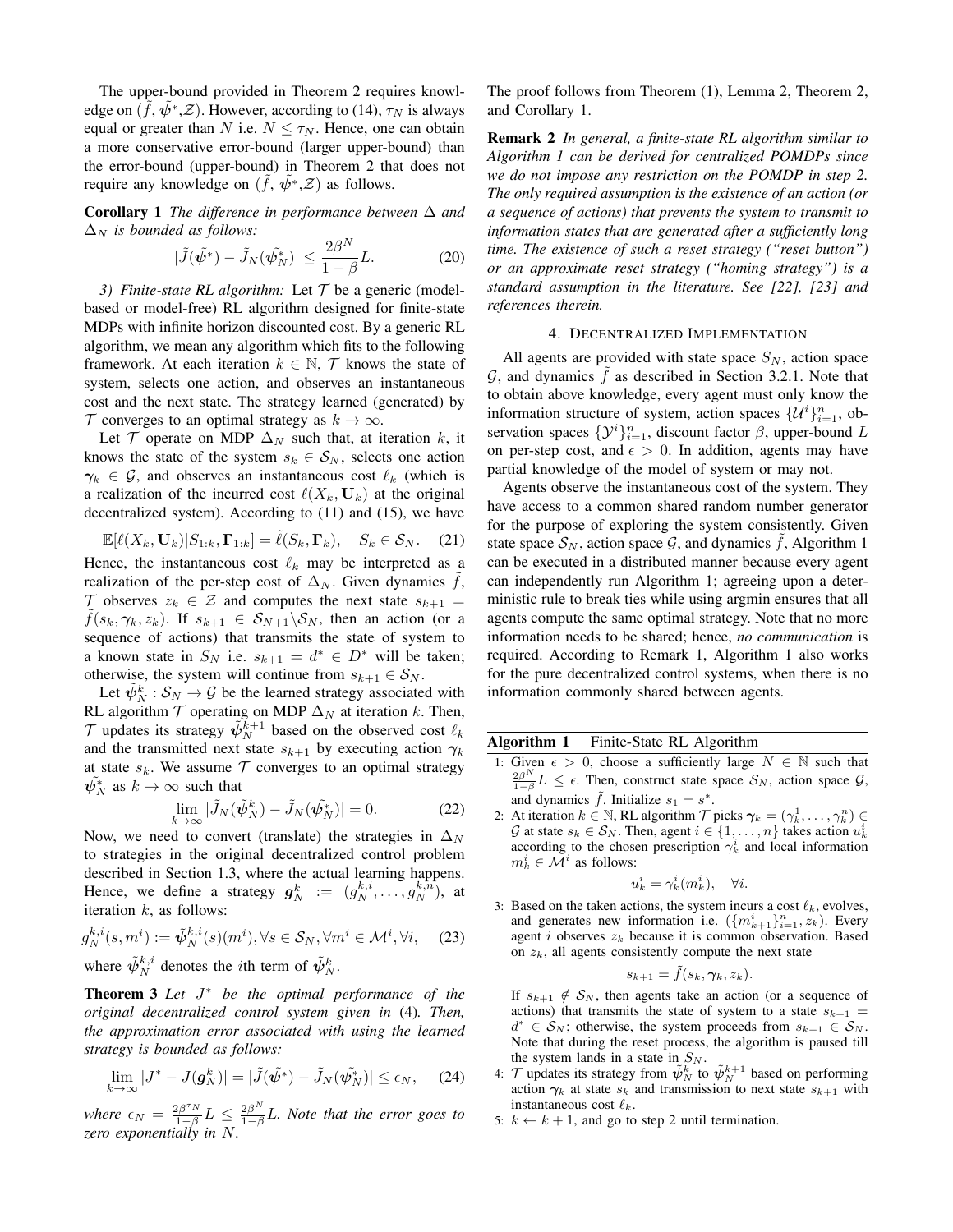Suppose that the generic RL algorithm  $T$  in Section 3.2.3 is Q-learning. Then, in off-line learning, every agent is allowed to have different step sizes (independently from the step sizes of other agents). However, in on-line learning, since we also need to consistently exploit the system, the step sizes should be chosen consistently, e.g., based on the number of visit to pair of state and prescription, i.e.,  $(s, \gamma)$ .

#### 5. EXAMPLE: MABC

In this section, we provide an example to illustrate our approach. In this example, we consider the setup of partial knowledge of the model.

#### *A. Problem Formulation*

Consider a two-user multiaccess broadcast system. At time  $t, W_t^i \in \{0, 1\}$  packets arrive at each user according to independent Bernoulli processes with  $\mathbb{P}(W_t^i = 1) = p^i \in$  $(0, 1)$ ,  $i = 1, 2$ . Each user may store only  $X_t^i \in \{0, 1\}$ packets in a buffer. If a packet arrives when the user-buffer is full, the packet is dropped. Both users may transmit  $U_t^i \in \{0, 1\}$  packets over a shared broadcast medium. A user can transmit only if it has a packet, thus  $U_t^i \leq X_t^i$ . If only one user transmits at a time, the transmission is successful and the transmitted packet is removed from the queue. If both users transmit simultaneously, packets "collide" and remain in the queue. Thus, the state update for users 1 and 2 is:

 $X_{t+1}^i = \min(X_t^i - U_t^i + U_t^1 U_t^2 + W_t^i, 1), \quad i = 1, 2 \tag{25}$ 

Due to the broadcast nature of the communication channel, each user observes the transmission decision of the other user i.e. information at each user at time t is  $(X_t^i, \mathbf{U}_{1:t-1}), i \in$ {1, 2}. Each user chooses a transmission decision as

$$
U_t^i = g_t^i(X_t^i, \mathbf{U}_{1:t-1}), \quad i = 1, 2,
$$
 (26)

where only actions  $U_t^i \leq X_t^i$  are feasible. Similar to Section 1.3, we denote the *control strategy* by  $g = (g^1, g^2)$ . The per unit cost  $\ell(u_t^1, u_t^2)$  is defined to reflect the quality of transmission at time  $t$  as follows:

$$
\ell(\mathbf{x}_t, \mathbf{u}_t) = \begin{cases}\n0 & u_t^1 = 0, u_t^2 = 0 \\
\ell^1 \le 0 & u_t^1 = 1, u_t^2 = 0 \\
\ell^2 \le 0 & u_t^1 = 0, u_t^2 = 1 \\
\ell^3 & u_t^1 = 1, u_t^2 = 1\n\end{cases}
$$
\n(27)

where  $|\ell^j| \leq L$ ,  $j = 1, 2, 3$ . The performance of strategy g is measured by

$$
J(\boldsymbol{g}) = \mathbb{E}^{\boldsymbol{g}} \Big[ \sum_{t=1}^{\infty} \beta^{t-1} \ell(\mathbf{X}_t, \mathbf{U}_t) \Big]. \tag{28}
$$

where  $\beta \in (0, 1)$ . The case of symmetric arrivals  $(p^1 = p^2)$ was considered in [4], [5]. In recent years, the above model has been used as a benchmark for decentralized stochastic control problems [7], [8], [9]. We are interested in the following problem.

**Problem 2** *Given any*  $\epsilon > 0$ *, without knowing the arrival* probabilities  $p^1$  and  $p^2$ , and cost functions  $\ell^1, \ell^2, \ell^3$ , develop *a decentralized Q-learning algorithm for both users such that* users consistently learn an  $\epsilon$ -optimal strategy  $g^*$ .

# *B. Decentralized Q-learning Algorithm*

In this section, we follow the proposed two-step approach to develop a finite-state RL algorithm.

*1) An Equivalent Centralized POMDP:* In this step, we follow [6] and obtain the equivalent centralized POMDP for the completely known model as described in Section 3.1.

The common information shared between users is  $C_t$  =  $U_{1:t-1}$ . Define  $Z_t = C_{t+1} \backslash C_t = U_t$ . At time t, the coordinator observes  $C_t = Z_{1:t-1}$  and prescribes  $\gamma_t^i : X_t^i \mapsto$  $U_t^i$  that tell each agent how to use their local information to generate the control action. For this specific model, the prescription  $\gamma^i$  is completely specified by  $A_t^i := \gamma_t^i(1)$ (since  $\gamma_t^i(0)$  is always 0). Hence,

$$
U_t^i = \gamma_t^i(X_t^i) = A_t^i \cdot X_t^i \tag{29}
$$

Therefore, we may equivalently assume that the coordinator generates actions  $A_t = (A_t^1, A_t^2)$ . The agents are passive and generate actions  $(U_t^1, U_t^2)$  according to (29). Hence, at time t, the coordinator prescribes action  $A_t \in \{0, 1\}^2$  and observes  $Z_t = \mathbf{U}_t \in \{0, 1\}^2$ .

Following [6], define  $\mathbf{\Pi}_t = (\Pi_t^1, \Pi_t^2)$ ,  $\Pi_t^i = \mathbb{P}(X_t^i =$  $1 | U_{1:t-1}, A_{1:t-1}$ , as information state for the coordinated system with initial state  $\Pi_1 = (p^1, p^2)$ . It is shown in [6]: 1) The information state  $\Pi_t$  evolves according to

$$
\Pi_{t+1} = \phi(\Pi_t, \mathbf{A}_t, \mathbf{U}_t)
$$
\n(30)

where

$$
\phi(\mathbf{\Pi}_t, \mathbf{A}_t, \mathbf{U}_t) = \begin{cases}\n(T_1 \Pi_t^1, T_2 \Pi_t^2) & \mathbf{A}_t = (0, 0) \\
(p^1, T_2 \Pi_t^2) & \mathbf{A}_t = (1, 0) \\
(T_1 \Pi_t^1, p^2) & \mathbf{A}_t = (0, 1) \\
(1, 1) & \mathbf{A}_t = (1, 1), \mathbf{U}_t = (1, 1) \\
(p^1, p^2) & \mathbf{A}_t = (1, 1), \mathbf{U}_t \neq (1, 1)\n\end{cases}
$$
\n(31)

where  $(p^1, p^2)$  are arrival rates and operator  $T_i$  is given by  $T_i q = (1 - p^i)(1 - q), \quad i = 1, 2.$ 

2) The expected cost function is as follows:

$$
\hat{\ell}(\mathbf{\Pi}_t, \mathbf{A}_t) = \begin{cases}\n0, & \mathbf{A}_t = (0, 0) \\
\ell^1 \Pi_t^1, & \mathbf{A}_t = (1, 0) \\
\ell^2 \Pi_t^2, & \mathbf{A}_t = (0, 1) \\
\ell^1 \Pi_t^1 + \ell^2 \Pi_t^2 + (\ell^3 - \ell^1 - \ell^2) \Pi_t^1 \Pi_t^2 & \mathbf{A}_t = (1, 1)\n\end{cases}
$$
(32)

The action  $(0, 0)$  that corresponds to not transmitting is dominated by the actions  $(1, 0)$  or  $(0, 1)$ . Therefore, with no loss of optimality, action  $(0, 0)$  is removed. In the sequel, we denote  $A := \{(0, 1), (1, 0), (1, 1)\}\$ as the action space of the coordinator.

We denote  $\mathcal R$  as the reachable set of above centralized POMDP that contains all the realizations of  $\pi_t$  generated by  $\pi_{t+1} = \phi(\pi_t, a, u), \forall a \in \mathcal{A}, \forall u \in \{0, 1\}^2, \forall t \in \mathbb{N}, \text{ with}$ initial information state  $\pi_1 = (p^1, p^2)$ . Thus, the reachable set  $R$  is given by

$$
\mathscr{R} := \{ (1, 1), (1, p^1), (p^2, 1), (p^1, p^2) \} \cup \{ (p^1, T_2^n p^2) : n \in \mathbb{N} \} \cup \{ (T_1^n p^1, p^2) : n \in \mathbb{N} \}, \quad (33)
$$

where  $T_i^n q = T_i(T_i^{n-1}q)$ . According to Theorem 1, we have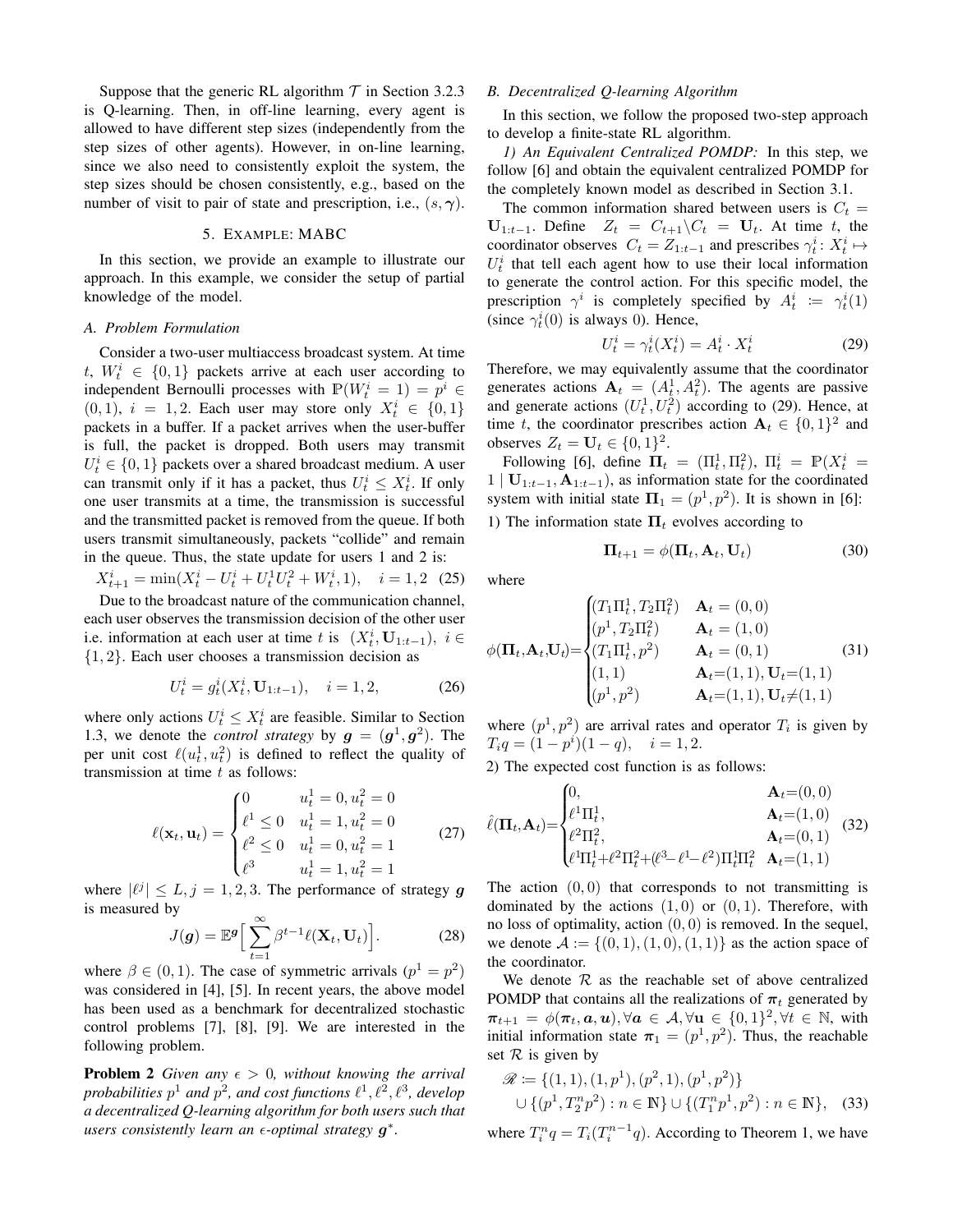

Fig. 1. It shows the reachable set  $R$  and the countable state space  $S$ .

**Theorem 4** Let  $\psi^*(\pi)$  be any argmin of the right-hand side *of the following dynamic program. For*  $\pi \in \mathcal{R}$ ,

$$
V(\boldsymbol{\pi}) = \min_{\boldsymbol{a}} (\hat{\ell}(\boldsymbol{\pi}, \boldsymbol{a}) + \beta \mathbb{E}[V(\phi(\boldsymbol{\pi}, \boldsymbol{a}, \mathbf{U}_t)) | \boldsymbol{\Pi}_t = \boldsymbol{\pi}, \boldsymbol{A}_t = \boldsymbol{a}])
$$

*where*  $a \in \mathcal{A}$ *. The stationary strategy*  $g^* = (g^{1,*}, g^{2,*})$  *is optimal such that*

$$
g^{i,*}(\pi, x) = \psi^{i,*}(\pi) \cdot x, \quad \forall \pi \in \mathcal{R}, x \in \{0, 1\}, i = 1, 2
$$

where  $\psi^{i,*}$  denotes ith term of  $\psi^*$ .

2) Q-learning algorithm for the POMDP: Let  $b_1$ ,  $b_2$  be any arbitrary number in  $(0,1)$  and  $B: \mathcal{R} \mapsto \mathbb{Z}^{+2}$  be a bijective function that maps each state of  $\mathcal R$  to a point in  $\mathbb{Z}^+$ <sup>2</sup> as follows:

$$
(0, 1 - b_1^n) = B(p^1, T_2^n p^2), (1 - b_2^n, 0) = B(T_1^n p^1, p^2), n \in \mathbb{N}
$$
  

$$
(0, 1) = B(p^1, 1), (1, 0) = B(1, p^2), (1, 1) = B(1, 1), (0, 0) = B(p^1, p^2)
$$

where  $\lim_{n\to\infty} B(p^1, T_2^n p^2)$  $\lambda = \frac{1}{2}$  $(1, 1)$  and  $\lim_{n\to\infty} B(T_1^n p^1, p^2) = B(1, p^2)$ . Define a countablestate MDP  $\Delta$  with state space S, action space A, dynamics f, and cost function  $\ell$  as follows:

(F1) Let  $S = \{S_k\}_{k=1}^{\infty}$  be the state space, where  $S_1 = \{(0,0)\}\$ and  $S_k = \{(0,0), (0,1), (1,0), (1,1), (0,1)$  $b_1^i$ ,  $(1 - b_2^i, 0)$ <sub>i</sub> $_{i=1}^{k-1}$ ,  $k \ge 2$ . The action space is  $A =$  $\{(0, 1), (1, 0), (1, 1)\}.$  The initial state  $S_1 = (0, 0)$ . The state  $S_t \in \mathcal{S}_k$ ,  $k \leq t$ , evolves as follows: for  $\mathbf{A}_t \in \mathcal{A}, \mathbf{U}_t \in$  $\{0,1\}^2$ ,

$$
S_{t+1} = \tilde{f}(S_t, \mathbf{A}_t, \mathbf{U}_t), \quad S_{t+1} \in \mathcal{S}_{k+1}.
$$
 (34)

For ease of exposition of dynamics  $\hat{f}$ , we denote every state  $S_t \in S_k$  in a format of  $(1 - b_2^{k_2}, 1 - b_1^{k_1})$ , where  $k_1, k_2$  take value in the set of  $\{0, 1, \ldots, \infty\}$ . Thus,

$$
\tilde{f}(S_t, \mathbf{A}_t, \mathbf{U}_t) = \begin{cases}\n(0, 1 - b_1^{(k_1 + 1)}) & \mathbf{A}_t = (1, 0) \\
(1 - b_2^{(k_2 + 1)}, 0) & \mathbf{A}_t = (0, 1) \\
(1, 1) & \mathbf{A}_t = (1, 1), \mathbf{U}_t = (1, 1) \\
(0, 0) & \mathbf{A}_t = (1, 1), \mathbf{U}_t \neq (1, 1)\n\end{cases}
$$

 $(k+1)$ 

At time  $t$ , there is a cost given by

$$
\tilde{\ell}(S_t, \mathbf{A}_t) = \hat{\ell}(B^{-1}(S_t), \mathbf{A}_t). \tag{35}
$$

It is trivial to see that the tuple  $\langle {\{S_k\}}_{k=1}^{\infty}, B^{-1}, \tilde{f} \rangle$  is an IER because of the fact that

$$
\phi(\cdot, \mathbf{a}, \mathbf{u}) = B^{-1}\left(\tilde{f}(B(\cdot), \mathbf{a}, \mathbf{u}))\right), \quad \forall \mathbf{a} \in \mathcal{A}, \mathbf{u} \in \{0, 1\}^2.
$$

# Algorithm 2 Decentralized Q-learning Algorithm

- 1: Given  $\epsilon > 0$ , choose a sufficiently large  $N \in \mathbb{N}$  such that  $\frac{2\beta^N}{1-\beta}L \leq \epsilon$ . Then, construct state space  $S_N$ , action space A, and dynamics  $\tilde{f}$ . Let  $s_1 = (0, 0)$ . Initialize Q-functions with zero and step-sizes  $\alpha$  with one i.e  $Q(s, a) = 0, \alpha(s, a) =$  $1, \forall s \in \mathcal{S}_N, \forall \mathbf{a} \in \mathcal{A}.$
- 2: At iteration  $k \in \mathbb{N}$ , users uniformly pick a random action  $a_k \in A$  at state  $s_k \in S_N$  by means of a common shared random number generator. Then, user  $i \in \{1,2\}$  takes action  $u_k^i$  according to the chosen  $a_k^i$  and local information  $x_k^i$   $\in$  $\{0, 1\}$  as follows:

$$
u_k^i = a_k^i \cdot x_k^i, \quad i = 1, 2.
$$

3: Based on the taken actions, the system incurs a cost  $\ell_k$  and generates  $(x_{k+1}^1, x_{k+1}^2, \mathbf{u}_k = (u_k^1, u_k^2)$ ). Since  $\mathbf{u}_k$  is observable to both users, they consistently compute the next state

$$
s_{k+1} = \tilde{f}(s_k, \mathbf{a}_k, \mathbf{u}_k).
$$

If  $s_{k+1} \notin S_N$ , user 1 transmits first and then, user 2 transmits, and the state of system will be transmitted to  $s_{k+1} = (1$  $b_2, 0$ ); otherwise, the system proceeds from  $s_{k+1} \in S_N$ .

4: Users update the corresponding Q-function associated with the pair  $(s_k, \mathbf{a}_k)$  as follows:

$$
Q(s_k, \mathbf{a}_k) \leftarrow (1 - \alpha(s_k, \mathbf{a}_k)) Q(s_k, \mathbf{a}_k) + \alpha(s_k, \mathbf{a}_k) \left(\ell_k + \beta \min_{v \in A} Q(s_{k+1}, v)\right)
$$
  
Also, the corresponding step-size are updated:

$$
\frac{1}{\alpha(s_k, \mathbf{a}_k)} \leftarrow \frac{1}{\alpha(s_k, \mathbf{a}_k)} + 1.
$$

5: 
$$
k \leftarrow k + 1
$$
, and go to step 2 until termination.

(F2) State space S, action space A, and dynamics  $\tilde{f}$  do not depend on the unknowns i.e.  $(p^1, p^2, \ell^1, \ell^2, \ell^3)$ .

The performance of a stationary strategy  $\psi : \mathcal{S} \mapsto \mathcal{A}$  is quantified by (16). According to Lemma 2, we can restrict attention in solving MDP  $\Delta$  instead of the POMDP without loss of optimality. Let  $\Delta_N$  be a finite-state MDP with state space  $S_N$  and action space A. The initial state  $S_1 = (0, 0)$ . At time t, state  $S_t \in S_N$  evolves as follows: for any  $A_t \in$  $A, U_t \in \{0, 1\}^2,$ 

$$
S_{t+1} = \begin{cases} \tilde{f}(S_t, \mathbf{A}_t, \mathbf{U}_t) & \tilde{f}(S_t, \mathbf{A}_t, \mathbf{U}_t) \in \mathcal{S}_N \\ (1 - b_2, 0) & \tilde{f}(S_t, \mathbf{A}_t, \mathbf{U}_t) \in \mathcal{S}_{N+1} \backslash \mathcal{S}_N \end{cases}
$$
(36)

In (36), whenever state  $s_t$  steps out of  $S_N$ , the users take a sequence of actions as follows: At first, user 1 transmits and user 2 does not transmit, then user 2 transmits and user 1 does not transmit. This sequence of actions takes the system to state  $(1 - b_2, 0) \in S_N, N \geq 2$ . Now, we use standard Q-learning algorithm as the generic RL algorithm  $T$  to learn the optimal strategy of  $\Delta_N$ .

According to [3, Theorem 3], Q-functions in Algorithm 2 will converge to a  $Q^*$  with probability one<sup>1</sup>. Let  $Q^*$  be the resultant limit. Then, the optimal strategy  $\tilde{\psi_N}$  is as follows:

$$
\tilde{\psi}_N^* = \underset{\mathbf{a} \in \mathcal{A}}{\operatorname{argmin}} (Q^*(\cdot, \mathbf{a})). \tag{37}
$$

The strategy  $g_N^*$  is  $\epsilon_N$ -optimal where

$$
g_N^{i,*}(s)(x) := \tilde{\psi}_N^{\tilde{i},*}(s) \cdot x, \quad \forall s \in \mathcal{S}_N, x \in \{0, 1\}, i = 1, 2
$$
  
where  $\tilde{\psi}_N^{\tilde{i},*}$  denotes *i*th term of  $\tilde{\psi}_N^*$ .

<sup>1</sup>In this example, every pair of (state, action) will be visited infinitely often by uniformly randomly picked actions.